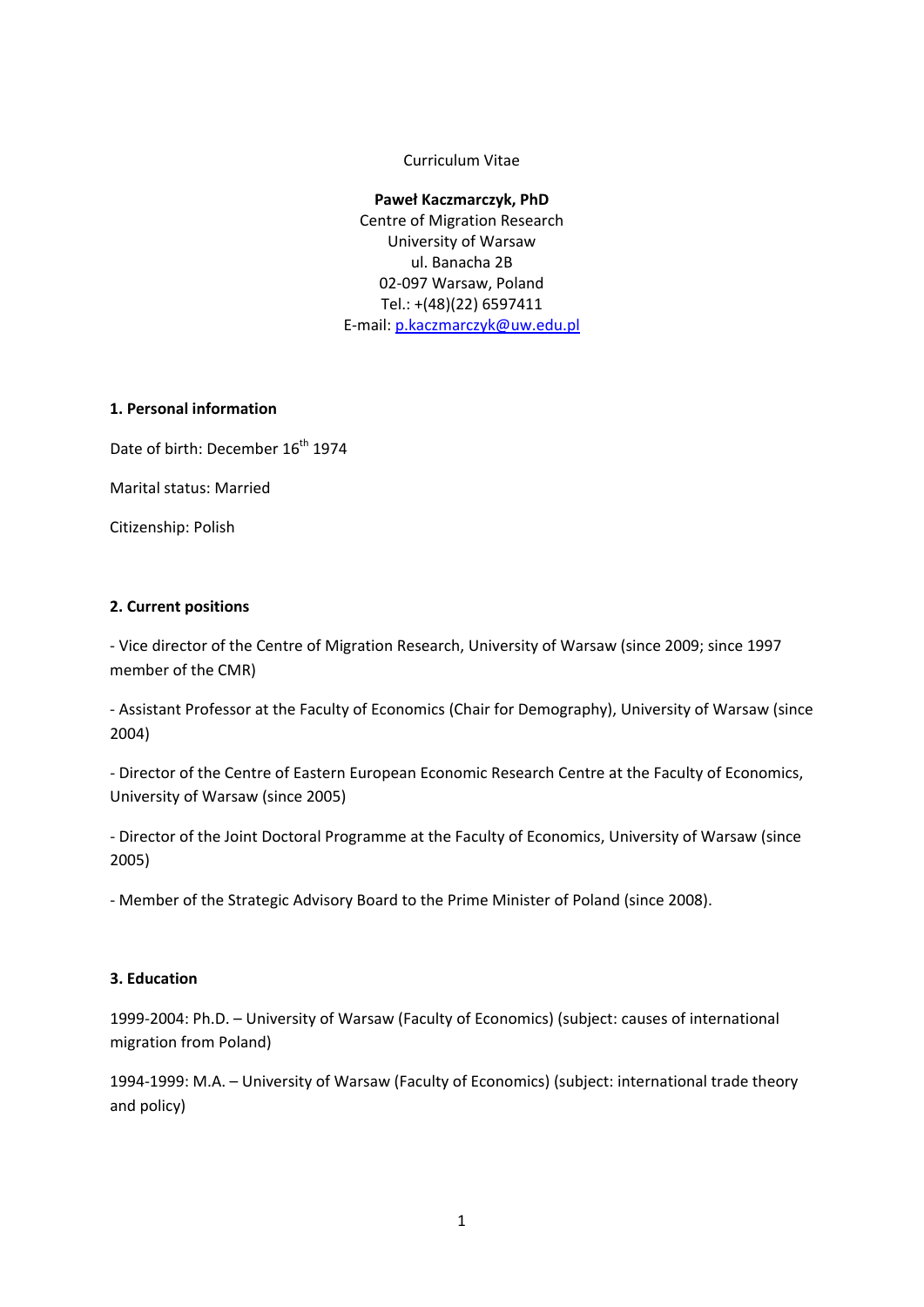#### **4. Publications**

#### *4.1. Articles in referred journals*

2010. Poakcesyjne migracje Polaków – próba bilansu [Post‐accession mobility of Poles ‐ an attempt of assessment of the phenomenon], *Studia Migracyjne ‐ Przegląd Polonijny* 4(2010): 3‐36 (in Polish).

2008. Demographic and labour‐market impacts of migration on Poland, *Oxford Review of Economic Policy* 24: 600‐625 (co‐author: M. Okolski).

2008. Współczesne procesy migracyjne z Polski ‐ stan wiedzy [Contemporary migration from Poland – state of the art],*Przegląd Polonijny* 2(124): 41‐74 (in Polish).

2005. Wyjazdy sezonowe do Niemiec a inne formy współczesnej mobilności zagranicznej Polaków ‐ wybrane aspekty ekonomiczne [Seasonal migration to Germany and other international moves of Poles – selected economic issues], *Przegląd Polonijny* 3(117): 27‐44 (in Polish).

2002. Mobilnosc cyrkulacyjna jako kategoria badawcza w naukach spolecznych [Circular mobility as a research category in social sciences], *Studia Socjologiczne*, No 4: 37‐66 (in Polish).

# *4.2. Books / monographs*

2011. Mobilność i migracje w dobie transformacji – wyzwania metodologiczne [Mobility and migration at the time of transition – methodological challenges] (ed.), Warsaw: Scholar.

2008. Współczesne migracje Polaków – aspekty regionalne i lokalne [Recent migration of Poles – regional and local aspects], Warsaw: OBM WNE UW (ed.) (in Polish).

2008. Polityka migracyjna jako instrument promocji zatrudnienia i ograniczania bezrobocia [Migration Policy and Labour Market Change], Warsaw: OBM WNE UW (co-editor: M. Okolski) (in Polish).

2008. Migracje zagraniczne a procesy rynku pracy. Przypadek Lubelszczyzny [International migration and processes on labour market. The case of the Lublin Region] (ed.), Warszawa – Lublin: CMR.

2007. Migracje "nowych Europejczyków" – teraz i przedtem [Migration of "new Europeans" – past and recent trends], Warsaw: WUW (co-authors:A. Fihel and M. Okólski) (in Polish).

2005. Migracje zarobkowe Polaków w dobie przemian [Labour mobility of Poles in the age of transition], Warszawa: WNE UW (in Polish).

2005. Migracje specjalistów wysokiej klasy w kontekście członkostwa Polski w Unii Europejskiej [Highly skilled migration from Poland in the context of EU membership], Warsaw: UKIE (co‐author: M. Okólski) (in Polish).

2004. Polscy pracownicy na rynku Unii Europejskiej [Polish workers in the European Union market], Warsaw: Wydawnictwo Naukowe Scholar (co-editor: W. Łukowski) (in Polish).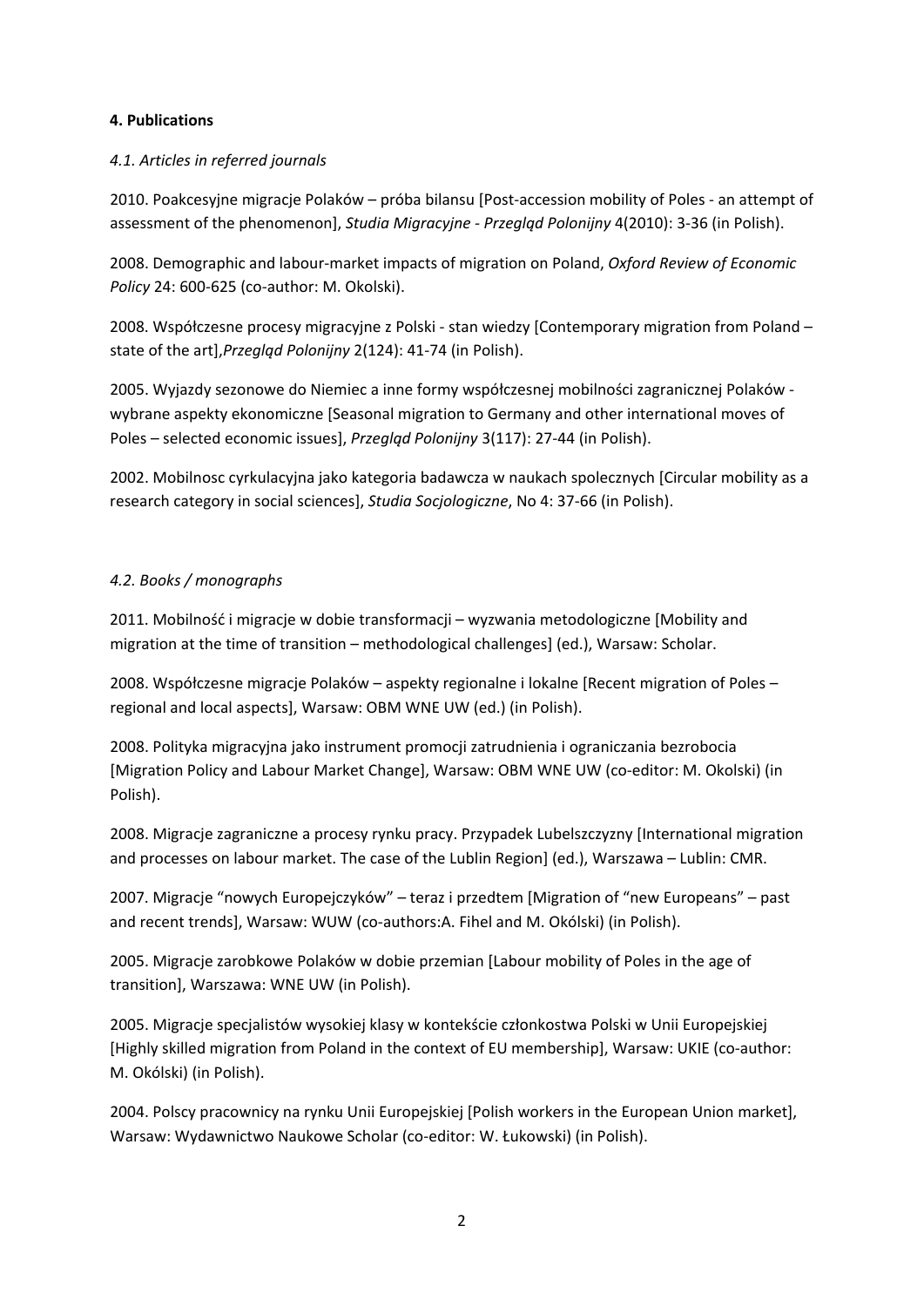## *4.3. Chapters / other papers*

2011. Polska jako kraj emigracji i imigracji [Poland as an emigration‐immigration country], in: Kaczmarczyk P. (ed.) Mobilność i migracje w dobie transformacji – wyzwania metodologiczne [Mobility and migration at the time of transition – methodological challenges], Warsaw: Scholar (in Polish).

2011. Etnosondażowe podejście do badania migracji jako procesu społecznego [Ethnosurvey approach to study migration as a social process], in: Kaczmarczyk P. (ed.) Mobilność i migracje w dobie transformacji – wyzwania metodologiczne [Mobility and migration at the time of transition – methodological challenges], Warsaw: Scholar (co‐authors: M. Anacka, E. Jaźwińska, J. Kopczyńska, W. Łukowski, M. Mostowska, J. Napierała and M. Okólski) (in Polish).

2010. Brains on the move? Recent migration of the highly‐skilled from Poland and its consequences, in: Black R., Engbersen G, Okólski M. and C. Panțĭru (eds) A Continent Moving West? EU Enlargement and Labour Migration from Central and Eastern Europe. Amsterdam University Press. Amsterdam.

2009. Impact of the Post‐Accession Migration on the Polish Labor Market, in: Kahanec M. and K. Zimmermann (eds) EU Labor Markets After Post‐Enlargement Migration, Bonn: Springer Verlag (co‐ authors: Marta Anacka and Anna Janicka‐Zylicz).

2009. Migration: A Threat or a Chance? Recent Migration of Poles and its Impact on the Polish Labour Market, in: K. Burrell (ed.) Polish Migration to the UK in the 'New' European Union After 2004, London: Ashgate (co-author: A. Fihel).

2009. Five years of the EU [enlargement](http://www.migracje.uw.edu.pl/publ/732/) to the East. Bonn: European Integration Consortium (co‐ authors: Beleva Iskra, Simone Bertoli, Tito Boeri, Herbert Brücker, Andreas Damelang, Letitia Duval, Agnieszka Fihel, Andreas Hauptmann, Peter Huber, Anna Iara, Arjoms Ivlevs, Elke J. Jahn, Anna Janicka, Michael E. Landesmann, Joanna Mackiewicz‐Lyziak, Mattia Makovec, Paola Monti, Klaus Novotny, Marek Okólski, Sándor Richter, Richard Upward, Hermine Vidovic, Katja Wolf, Nina Wolfeil, Peter Wright, Krisjane Zaiga).

2008. Economic impact of migration on Poland ant Baltic states, Oslo: FAFO (co-author: M. Okolski).

2008. On the demand side of international labour mobility. The structure of the German labour market as a causal factor of Polish seasonal migration, in: (eds) C.Bonifazi, M. Okólski, P. Simon, J. Schoorl. International Migration in Europe: New Trends, New Methods of Analysis, Amsterdam: Amsterdam University Press (co‐author: B. Dietz).

2007. Migracje z Europy Środkowo‐Wschodniej. Dotychczasowe i przyszłe trendy w nowych krajach członkowskich UE [Migration from Central and Eastern Europe. Recent and future trends in new member states], Warsaw: WUW (co-authors: A. Fihel and M. Okólski) (in Polish).

2007. Past and recent trends in Polish labor migration in the context of research experiences, in: M. Nowicka (ed.) Von Polen nach Deutschland und zurück. Die Arbeitsmigration und ihre Herausforderungen für Europa, Bielefeld: transcript

2006. Highly skilled migration from Poland and other CEE countries – myths and reality, in: K. Gmaj and K. Iglicka (eds) Brain Drain or Brain Gain ‐ a Global Dilemma, Warsaw: CSM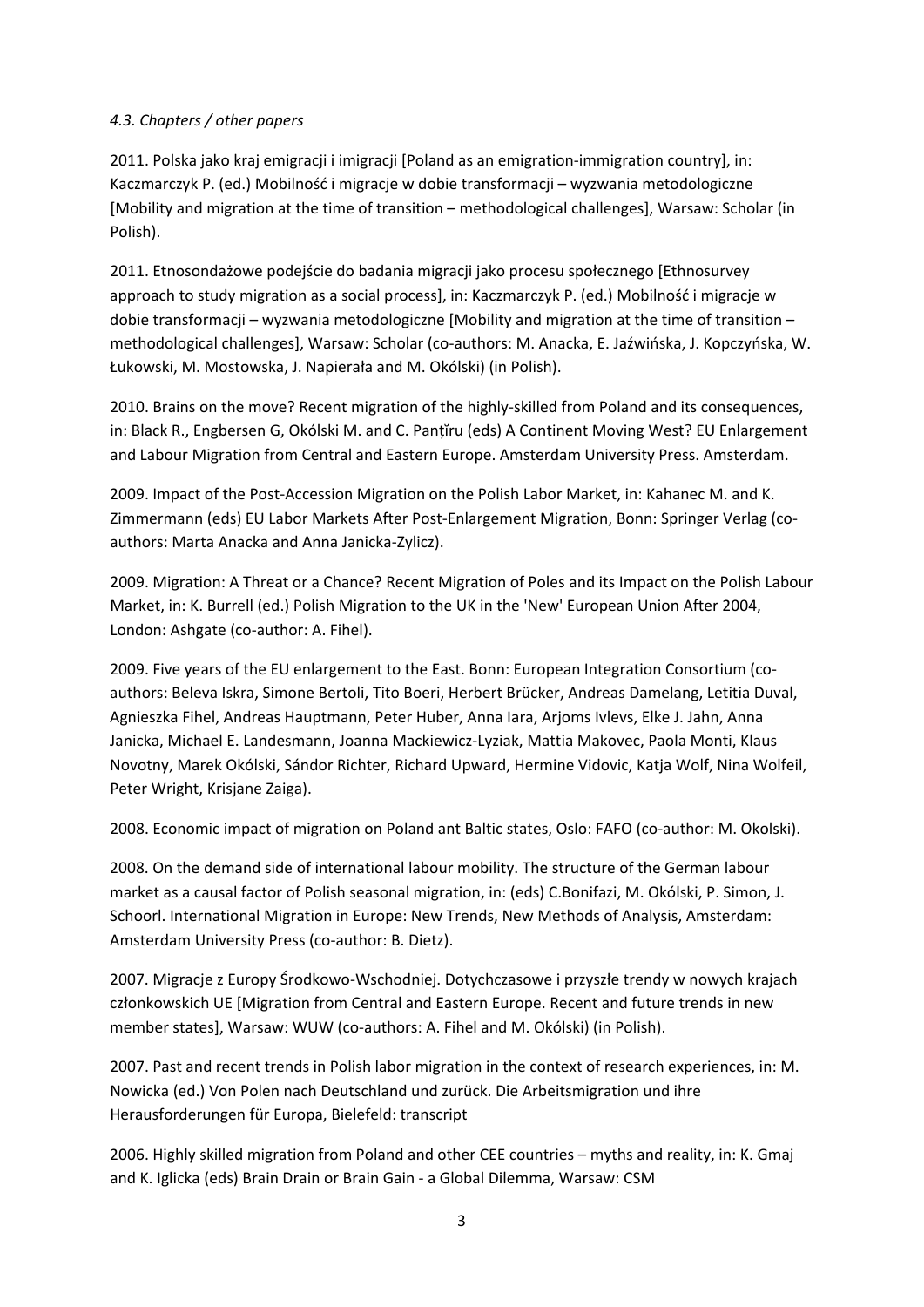2005. Economic and social consequences of immigration. Theoretical aspects and their empirical verification, in: K. Iglicka (ed.), Konsekwencje otwarcia rynków pracy po rozszerzeniu Unii Europejskiej – ewaluacja pierwszego roku, Warszawa: Wydaw. Przem. WEMA.

2004. Popytowe uwarunkowania migracji zarobkowych: przypadek migracji sezonowych [Demand causes of labour migration – the case of seasonal migration], in: P. Kaczmarczyk, W. Łukowski (eds), Polscy pracownicy na rynku Unii Europejskiej [Polish workers in the EU labour market], Warsaw: Wydawnictwo Naukowe Scholar (in Polish).

2004. Znaczenie migracji sezonowych dla migrantów, ich rodzin i społeczności wysyłających [Consequences of seasonal migration for migrants, their families snad sending communities], in: P. Kaczmarczyk, W. Łukowski (eds), Polscy pracownicy na rynku Unii Europejskiej [Polish workers in the EU labour market], Warsaw: Wydawnictwo Naukowe Scholar (in Polish).

2004. Future westward outflow from candidate countries ‐ the case of Poland, in: A. Górny, P. Ruspini (eds) Migration in the New Europe: East‐West Revisited, Houndmills / Basingstoke / Hampshire: Palgrave Macmillan.

2002. Uwarunkowania wspolczesnych migracji zagranicznych mieszkancow Polski ‐ podejscie mikroanalityczne, in: B. Klimaszewski (ed.) Emigracja z Polski po 1989 roku, Kraków: Grell, (in Polish).

2002. From net emigration to net immigration. Socio‐economic aspects of international population movements in Poland, in: R. Rotte, P. Stein (eds) Migration Policy and the Economy: International Experiences, Munich: Hanns Seidel Stiftung (co-author, with M. Okólski).

2001. 'Polski Berlin'? ‐ uwagi na temat najnowszych migracji Polakow do stolicy Niemiec ['Polish Berlin'? – comments on the most recent migration from Poland to the capital of Germany], in: E. Jaźwińska, M. Okólski (eds) Ludzie na hustawce. Migracje miedzy peryferiami Polski i Zachodu [People on the Swing. Migration from Polish Peripheries to Peripheries of the West], Warszawa: Wydawnictwo Naukowe Scholar (in Polish).

2001. Uwarunkowania procesow migracyjnych z perspektywy spolecznosci 'wysylajacej' [Determinants of migratory processes in a 'sending' community perspective], in: E. Jazwinska, M. Okólski (eds) Ludzie na hustawce. Migracje miedzy peryferiami Polski i Zachodu [People on the Swing. Migration from Polish Peripheries to Peripheries of the West], Warszawa: Wydawnictwo Naukowe Scholar (in Polish).

2001. Asylum Management and Migration Policy in Poland ‐ a Country Study, in: Conflict between European Integration and International Human Rights Obligations in the Shaping of Asylum Policies in Central and Eastern Europe, Budapest/New York: CEU Press.

# *5. Main research grants*

‐ Mobility and migration at the time of transition ‐ methodological challenges (Duration: 2008 ‐ 2011), funded by the CEE Financial Mechanism (project leader)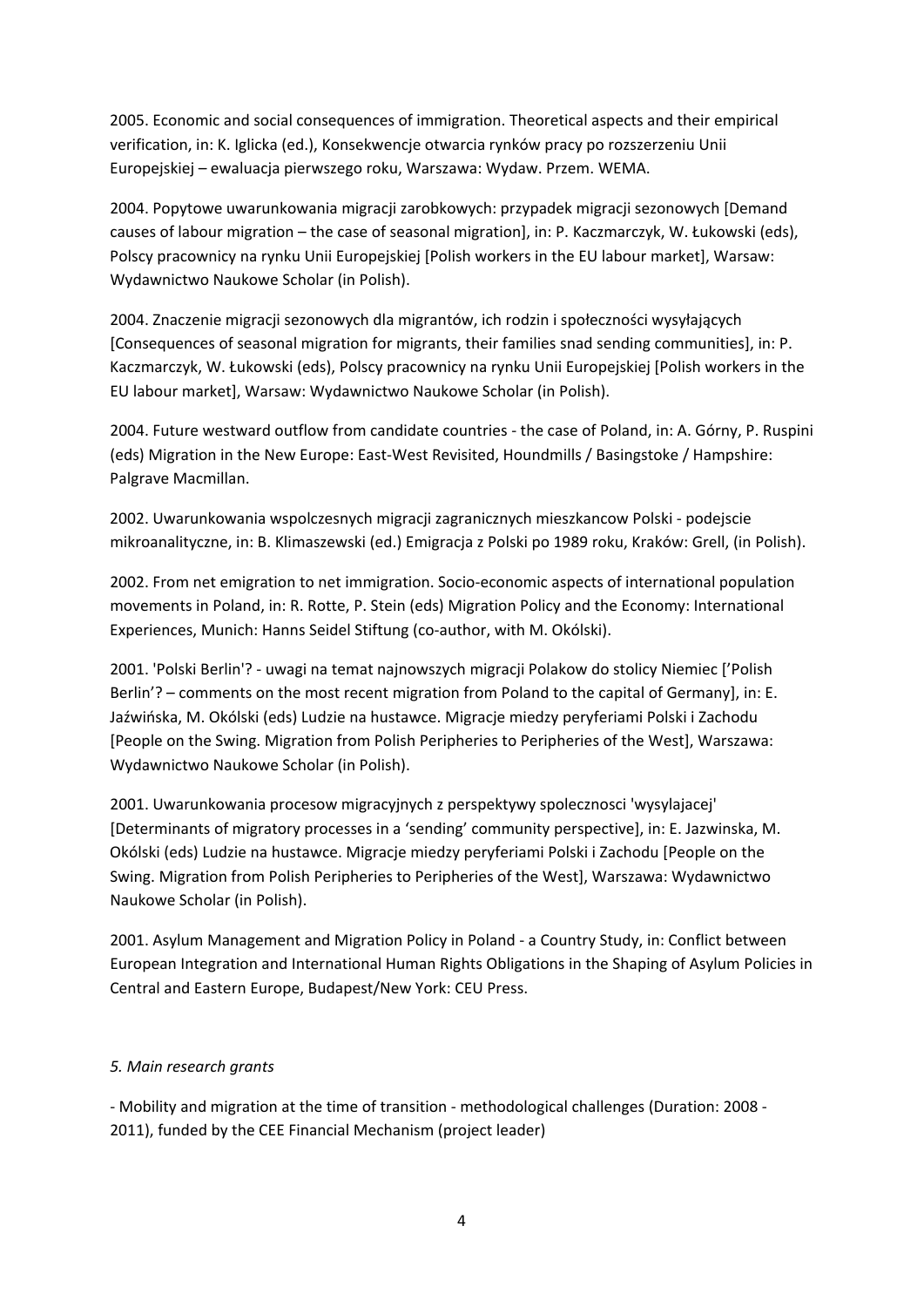- Mobility of Health Professionals (MoHProf) (Duration: 2008 - 2011), 7<sup>th</sup> Framework Programme (leader of the Polish team)

‐ Mobility of Polish health Professional: scale, structure and impacts (Duration: 2008 ‐ 2010), funded by the Ministry of Science (project leader)

‐ Labour mobility within the EU in the context of enlargement and the functioning of the transitional arrangements (Duration: 2008 ‐ 2009), funded by the European Commission (DG Employment) (leader of the Polish team)

‐ Transborder Centre of the Labour Market Support (Duration: 2007 ‐ 2008), funded by the INTERREG Fund

‐ Mediterranean and Eastern European Countries as new immigration destinations in the European Union (IDEA) (Duration: 2007 - 2009),  $6<sup>th</sup>$  Framework Programme

‐ Migration Policy and Labour Market Change MPLM Project (Duration: 2006 ‐ 2008), funded by the ESF (project leader)

‐ The EU enlargement and International mobility of the EU10 countries' citizens (Duration: 2006 ‐ 2006), funded by the World Bank

‐ Polish workers in the labour market of the European Union at the turn of the centuries. Economic and socio-cultural consequences of integration (Duration: 2001 - 2004), funded by the Ministry of Science (project leader)

‐ Socio‐economic causes of international migrations (Duration: 1999 ‐ 2002), funded by the Ministry of Science

‐ International mobility of the population of Poland. Households strategies and consequences for local communities (Duration: 1998 ‐ 2000), funded by the Ministry of Science

‐ Social construct of motherland: neighbors in multiethnic communities in the north‐eastern Poland (Duration: 1998 ‐ 2000), funded by the Ministry of Science.

# *6. Other professional accomplishments*

- ‐ Scholarship of the Polish Science Foundation (twice)
- ‐ Award of the Minister of Labour and Social Policy (2nd) for the best PhD dissertation
- ‐ Member of the Polish Academy of Science (since 2007)
- ‐ Member of the IMISCOE Award Committee (since 2010)
- ‐ SOPEMI Correspondent (OECD) (since 2009)
- ‐ Editorial Board's member of the journal "Studia Migracyjne Przegląd Polonijny" (since 2009)